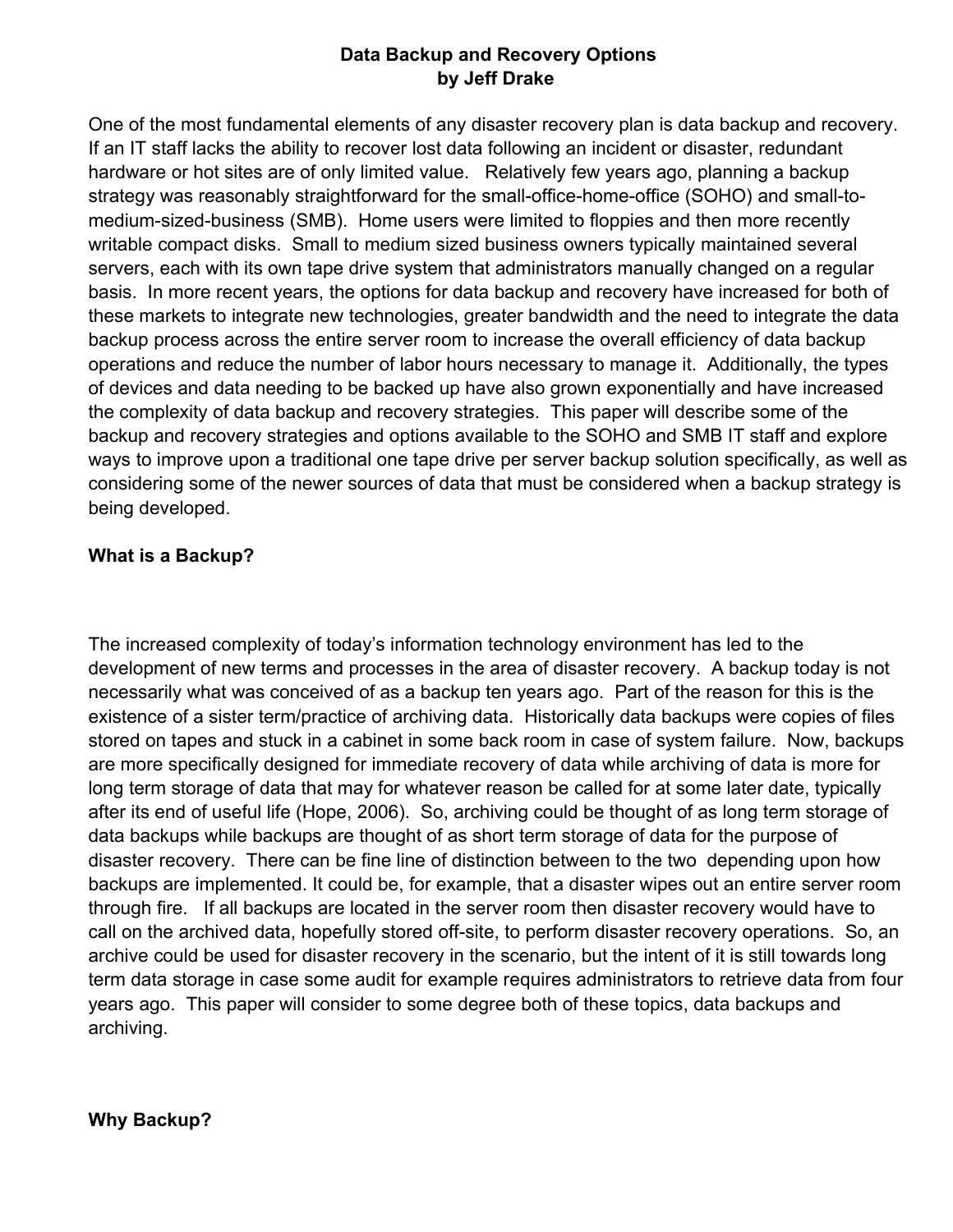The question of why to backup data or systems seems a useless question to begin with at this point in IT history. Few would argue with the need to backup data and would have historically cited the potential for hardware failure or user error resulting in data loss as being the reason for data backups. These reasons are no less true today and perhaps are truer than they ever have been considering the value of information to today's businesses and the cost of recreating it. For example, one study reported that if a company experiences a server failure an average of \$10,000 in lost revenue is experienced

[\(http://www.symantec.com/smb/library/article.jsp?aid=backup\\_solution,](http://www.symantec.com/smb/library/article.jsp?aid=backup_solution) 2005). Additionally, another study by the US Bureau of Labor Statistics found that of those companies experiencing what was referred to as "significant data loss", 93% went out of business within a five year period [\(http://www.symantec.com/smb/library/article.jsp?aid=importance\\_of\\_disc\\_based\\_backup,](http://www.symantec.com/smb/library/article.jsp?aid=importance_of_disc_based_backup) 2006). This being the case, surprisingly, the study cited above indicating a \$10,000 loss in revenue per server crash also found that 35% of its respondents did not backup data on a regular basis. Apparently there is still a disconnect between an understanding of the need for data backup and actual implementation of backup practices.

In addition to the financial implications of data loss, the answer to "Why backup?", has now grown in length to include a long list of legal requirements that have placed strict requirements on the handling of information assets. The most recent legislation to impact many corporations is the "Public Company Accounting Reform and Investor Protection Act of 2002". It is more commonly referred to as "Sarbanes-Oxley" reflecting the names of the two congressmen who drafted the legislation (Cole & Spears, 2006). Sarbanes-Oxley 'impacts all firms publicly traded in the United States and specifically holds executive management accountable for the integrity and availability of all information in financial reports' (Cole & Spears, 2006, p. 2). Notice here the term 'availability'. This means different things to different departments in a publicly traded business, but for the IT department it means that data must be available and old data at that, regardless of fire, server failure or if a wild herd of rhinos prances through your server room; the data must be available. The Sarbanes-Oxley Act more specifically requires that 'all records, including emails, be kept for at least five years' (Hope, 2006, p48).

One article on disaster recovery partially defined a disaster backup and recovery plan in this way:

' a sufficient hardware and software configuration to restore the critical services/applications within a prescribed period as specified by top management' (Lui, Ma & Tu, 1989, p.1).

We must now add to this definition "what the law requires" in addition to 'top management'. It will be interesting to see where the legal obligation falls when and if an IT person must choose between following the data recovery guidelines of the law versus those laid out by management. In addition to the Sarbanes-Oxley laws we can add HIPPA, The Fair Labor Standards Act, The National Labor Act, The Americans with Disabilities Act and others that dictate how long certain types of information must be maintained (Hope, 2006).

Finally, in addition to the financial implications of losing data and the laws that mandate the ability to retrieve data in some cases indefinitely, there are other organizational and auditing policies that may dictate the need for data backup practices. Many organizations such as educational institutions fall under the auditing power of their home state or some other accreditation body which may now include IT audits in their evaluation or may at a minimum audit or review areas that imply an area of IT responsibility when it comes to data backup and retrieval. Failure to comply with these policies can be just as damaging because it can result in loss of employment, loss of accreditation or loss of funding.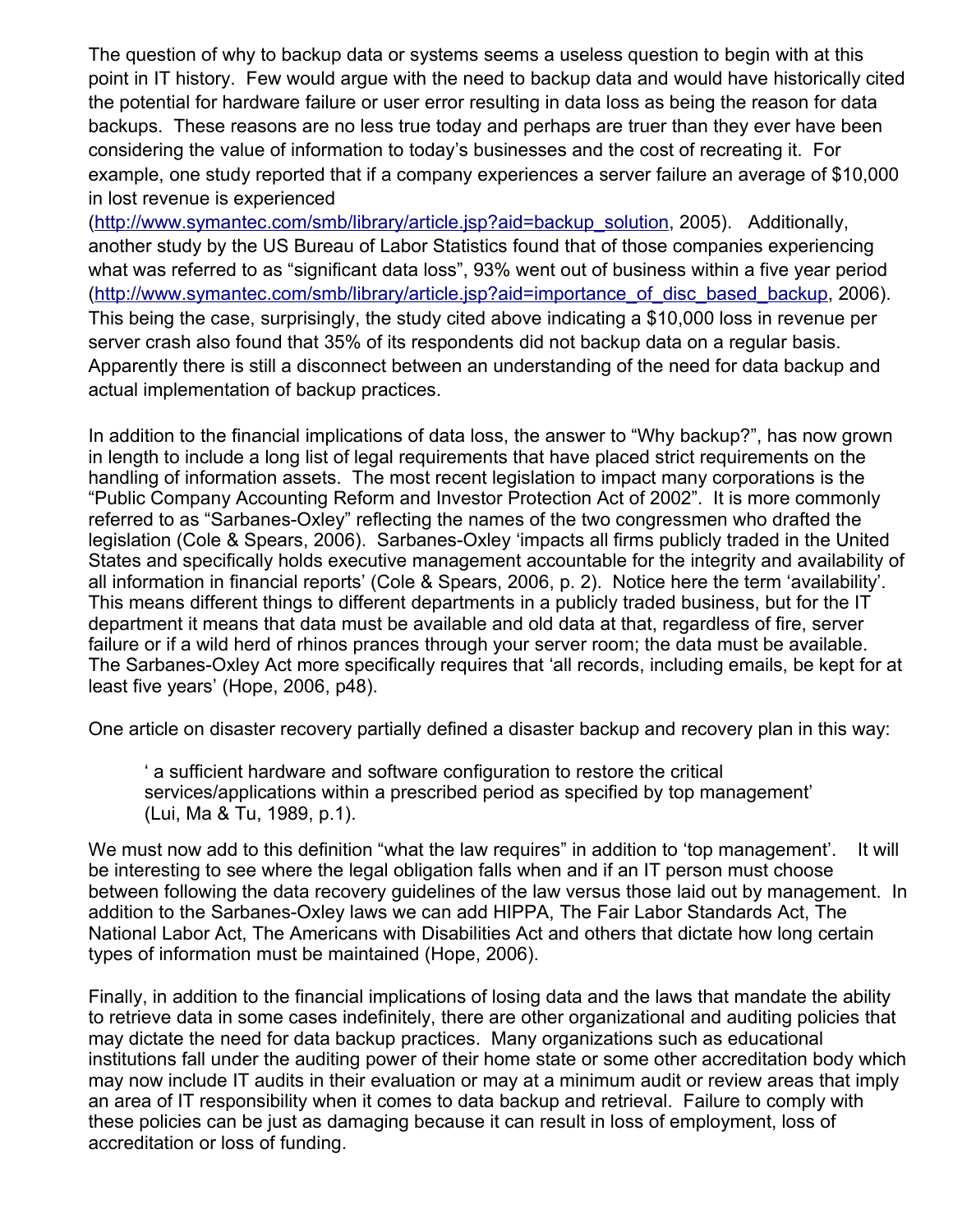## **What to Backup?**

The financial and legal implications of data access have added to the reasons for backing up data. Similarly, the increase in the quantity of applications, data and devices that are used in organizations has increased the complexity of answering the "What to Backup?" question as well. Historically user created files and perhaps a small database of customer information was the extent of what needed to be protected from loss. Although these items still exist, we have added to the list of "data" and sources of that data as well as repositories where that data may reside.

In order to evaluate what needs to be backed up on your network it could useful to consider three different areas. First, what applications are being used in an organization. One article divides these into four different application areas reflecting their function and importance in the day to day operations of the organization as well as the impact of not having access to that data (Cegiela, 2006). Applications themselves, apart from the data they create and manage are often vital for an organization's day to day survival as in the case of what Cegiela called 'Front Office Systems'. These are apps directly used by an organization's customers such as online transaction processing. Loss of these applications results in perhaps immediate revenue loss and must be recovered after a system failure as quickly as possible. Often times, mission critical applications such as these should not only be backed up in such a way to allow for quick and easy system rebuilds but also a strong set of redundancy and fault tolerant technologies should be implemented to reduce or virtually eliminate the possibility of downtime to prevent loss of revenue. Determining what applications are most mission critical can aid in creating a priority list and thereby aid in determining where to allocate scarce backup and recovery resources.

After considering applications, organizations can consider what data they are using and producing. This should not be done in a vacuum by an IT department but rather be a process involving key players from across the organization, not only here but in many areas of disaster recovery planning. What data is being created and utilized that is of significance either financially or legally to the operations of the organization? This can vary widely from one organization to the next and even within organizations different departments or personnel may have varying opinions about this. Typically most can easily agree that information such as health records, employment data such as payroll information, customer databases and official letters are vital pieces of information that require protection. However, to a teacher, created exams and presentations they have created are mission critical because they represent many hours of work and thus many hours of rework if they are lost. These documents are the output of one worker and no other worker comes in contact with them but they represent mission critical information for a teacher. Similarly, a salesperson's contacts list may be vital to them. It may hold contact information for hundreds of current and/or potential contacts specific to their account management. The loss of this list could have a severe impact on their ability to easily conduct business. Again, this is information that is not necessarily seen or utilized by any other organizational member but it is vital for that user and their function on behalf of the organization. Emails are also considered business communication as well as instant messaging if this is a tool a company uses to interact with customers. The Enron court case as well as many others constantly make use of email correspondence in litigation and a courts can and do subpoena these emails and unfortunately they can subpoena emails from five years ago which makes the issue of backing up email and archiving it all the more important.

Finally, after considering mission critical applications and data, reviewing the types of devices where these applications and data reside is needed. Again, historically, IT personnel backed up servers. However, servers are no longer the single repositories for data. For example, PDAs are now common place amongst many enterprises. They can serve functions from email to inventory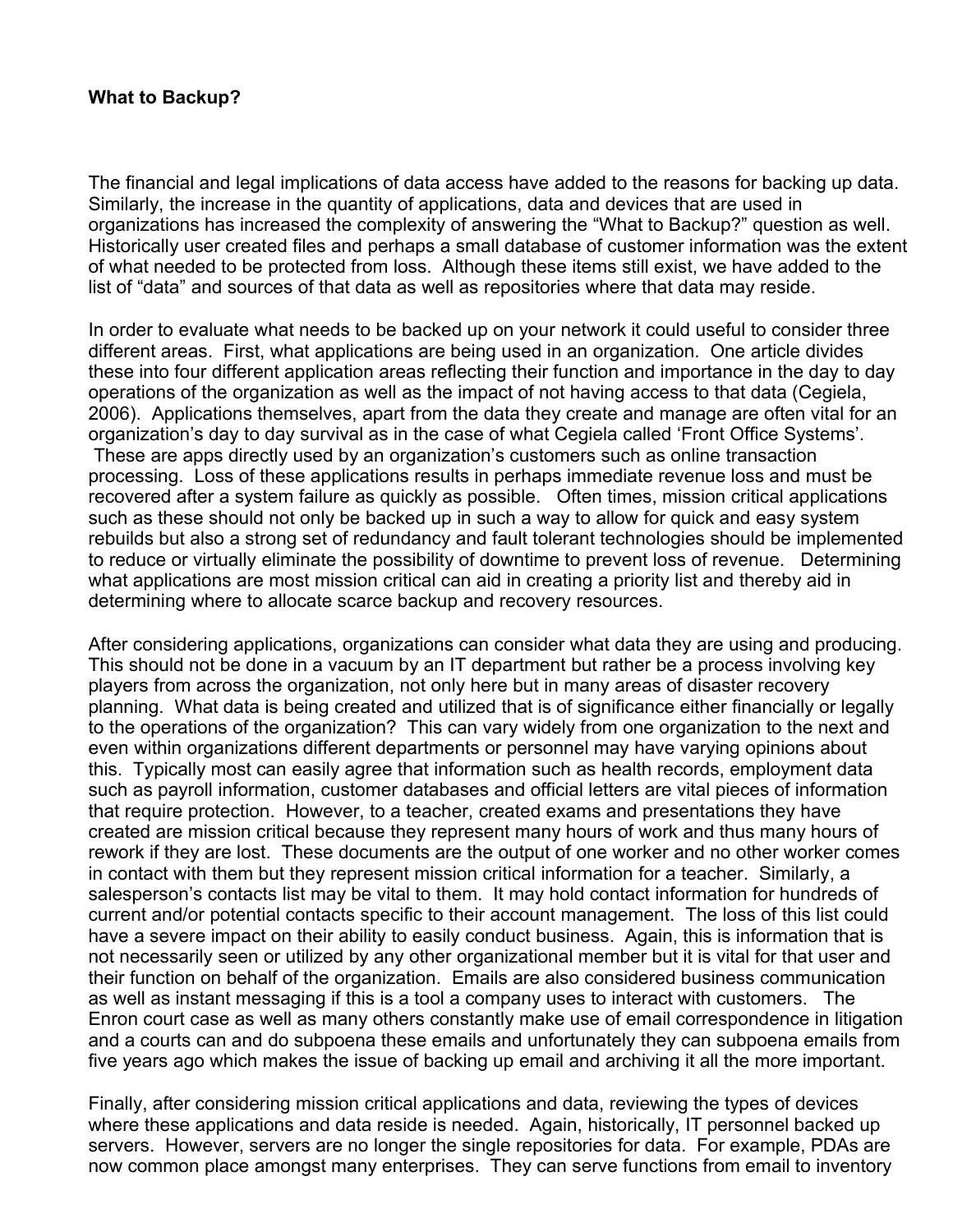control. Yet, one study found that only 8% of respondents backed up their PDAs on a daily basis (Latamore, 2006). This article revealed that in 2-3 years, 75%-85% of all "knowledge workers" would be using some sort of handheld smart phone device. So we will have wide spread usage with low frequency of backups which seems a recipe for data disaster. Before we collectively panic, it is important to realize that just because these handheld devices are used to access data does not mean that data exists on the device. However, this must be determined and if important data does exist, some strategy for data backup should be implemented. Along with the mobility of handheld devices is the mobility provided by laptops to remote or traveling users. If a user is mobile then it is more likely that data will not be saved on network located equipment. A user flying on an airplane is more than likely not working via a VPN connection back to the main office. Where does the information they are working on reside? On that laptop's hard drive more than likely. These mobile employees with mobile data increase the complexity of implementing sound backup strategies. And, although you may setup untold numbers of network shares, mission critical information may still reside on user's workstations either be design or by accident. Some users may, for example, create very large multimedia files which they save to their high performance desktops which may even be equipped with redundant disks. These disks are still subject to failure, buildings are subject to fire, etc. So, is this data being backed up? One study found, surprisingly to this author, that 22% of IT departments perform daily workstation backups (Jacobi, 2006). But equal amounts performed workstation backups one time a month or less which indicates a wide variety of behaviors in regards to backing up desktop data.

### **Backup Hardware**

Gone are the days (thankfully) when backing up data consisted of a stack of floppy disks onto which users may have copied folders from their desktop computer. These floppies ended up in drawers of briefcases or attics. Now floppies are no longer standard equipment on computers, reflecting a change in technology on a small scale which is reflective of larger scale considerations as well. Most users have now moved away from floppies and their initial replacement, compact disks, in favor of USB flash drives which offer increased portability and features, increases storage capacity and increased speed over floppies and CDs. USB flash drives do not require special software because they are viewed by systems as simply an additional disk and copying files to them is the same as copying data to internal hard drives. These devices may even come with built-in software that automates or at least simplifies the backup process for the end user.

External USB hard drives work similar to USB flash drives but allow end users to backup larger amounts of data. These external USB hard drives may also come with built-in backup software which can simplify the backup process for the non-technical end user. Many external USB hard drives are themselves reasonably portable and can be used for backing up multiple workstations fairly easily for end users and could be an especially cost effective solution for small businesses where information resides on the desktops of the end users and there is no centralized network storage area. There are also online backup and data storage options that permit users and businesses to backup there data to an offsite location. This process can be completely automated and typically would require only the installation of a small piece of agent software on the target systems and perhaps some firewall adjustments.

These solutions are all useful and practical for small businesses and home offices however they do not provide the scalability, speed, availability and storage capacity that many small and medium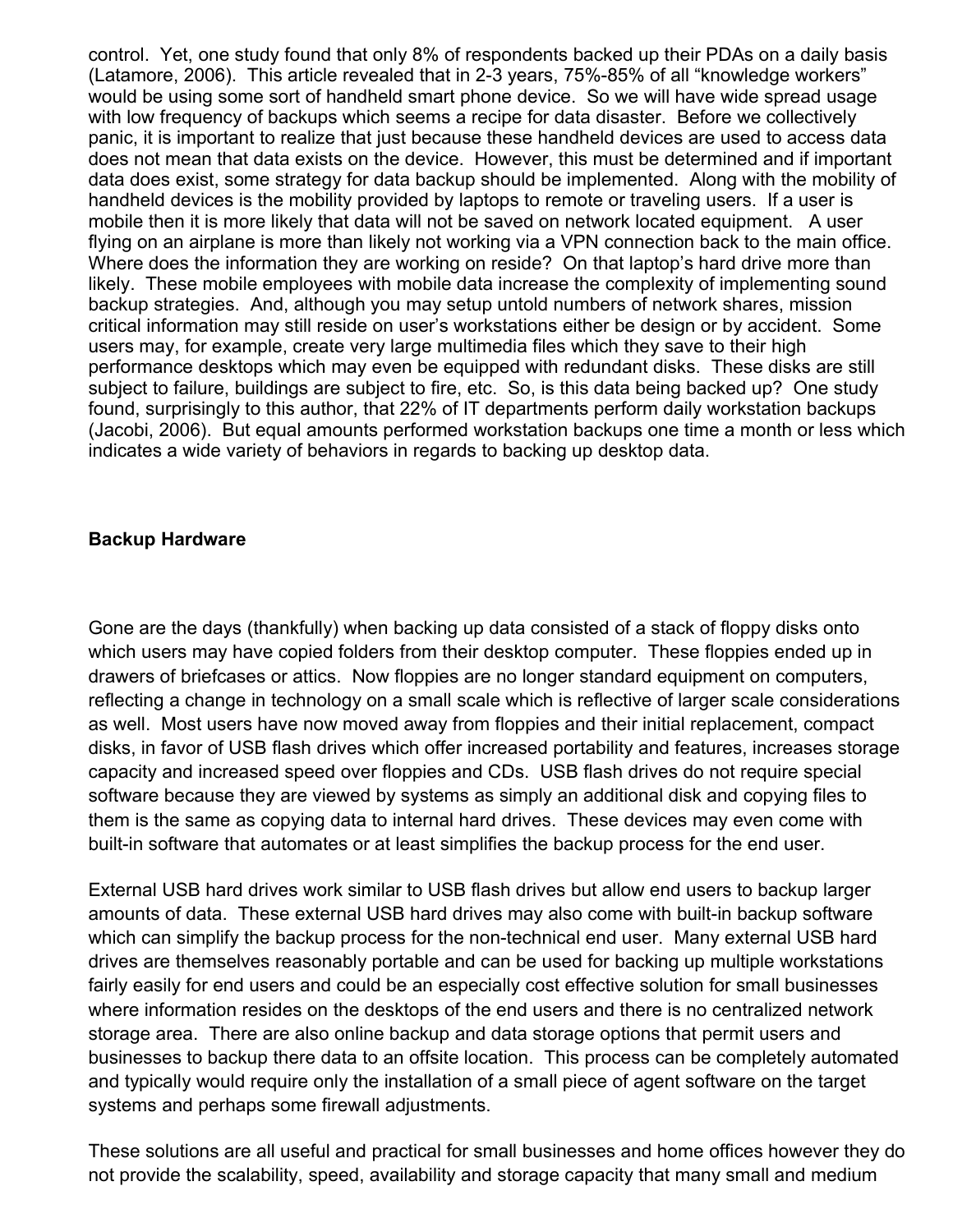sized businesses require. Typically most small and medium sized devices have relied on some direct attached storage (DAS) such as a tape drive system installed in a server to backup data. This has been the industry standard for many years and has been an effective solution for many and will continue to be. Tape drive systems are readily available and supported and make it simple to carry backups off-site for storage. Backup hardware can be single tape devices or "robot" devices that maintain multiple tapes so that administrators limit the number of times they must manually load and unload tapes.

Increasingly though, organizations are looking at other options such as Network Attached Storage (NAS) or a Storage Area Network (SAN). A NAS is a LAN connected device running its own form of operating system which is communicated with via the TCP/IP protocol and simply represents another node on the network, whereas a SAN is typically connected to one or more servers via fibre channel connection and resembles more an external hard drive [\(http://www.nas](http://www.nas-san.com/differ.html)[san.com/differ.html,](http://www.nas-san.com/differ.html) 2003). The advantage of the NAS is that most any network attached device can connect to it because it will support different file system types such as NFS for Unix/Linux system access and CIFS for Microsoft system access. The SAN option is typically a much more expensive solution but does have the advantage of speed using fibre channel technology. (Keep in mind that for the purposes of this paper these devices are potential repositories for data backups but in reality may be used for real-time data access as in the case of a cluster sharing a SAN.) As the above mentioned article also indicates, these technologies are coming to look more and more alike with the release of technologies such as iSCSI which allows a SAN to be accessed via TCP/IP. Although this level of hardware may seem unreachable to some SMBs, newer low cost options are available.

Companies that target small-office-home-office (SOHO) and SMBs are releasing network attached storage solutions up to a terabyte in size in the \$700.00US range. These devices can permit SOHOs and SMBs to more easily backup data to a centralized location. This is not necessarily the final step in a well developed backup/archival strategy but it is vastly superior to no data backup at all.

For those organizations that need NAS type capabilities for data backups there is also the option of a home grown solution. An interesting argument is made for the use of the slightly older EIDE technology in building a disk array system (Gao, Pan, Pei & Xu, 2004). Although EIDE does not represent the fastest disk technology currently available, it is argued that it does provide increased speed over tape drive systems while being cheaper to build and support than SCSI or fibre channel systems. Arguably, a home grown device such as this could be loaded with an open source operating system and provide a viable alternative in some cases.

Increasingly, backup solutions are utilizing a disk and tape hardware combination for data backup and archiving referred to as disk-to-disk-to-tape or D2D2T.

[\(http://www.symantec.com/smb/library/article.jsp?aid=backup\\_solution,](http://www.symantec.com/smb/library/article.jsp?aid=backup_solution) 2005). In this hardware configuration, backups are routinely made to a disk device such as a SAN or NAS and then these backups are periodically archived to tape.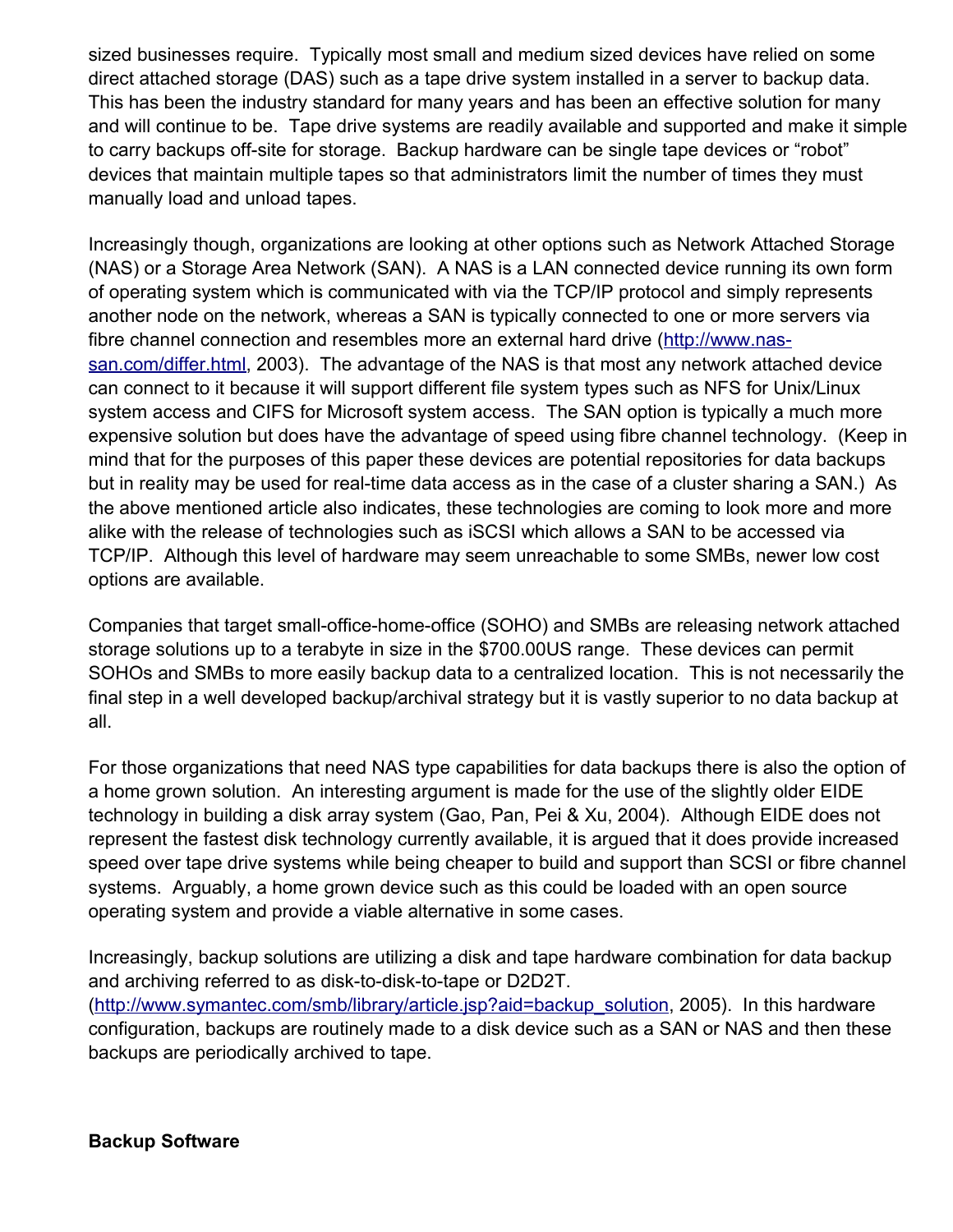As mentioned already, some storage devices, especially those targeting SOHOs have their own built-in backup software solution. For most SMBs these SOHO type products do not offer the features, redundancy, speed or storage capacity to meet their needs. So, they must select hardware solutions that do not have built-in software solutions. This then compels the IT staff to choose from a variety of software packages which have an increasingly vast array of feature sets.

Most operating systems come with some sort of built-in backup software solution. Nix type systems come with various dump commands and archiving commands that can be used to perform data backups. Windows desktop and server products come with the NT Backup utility giving Windows admins an easy to use gui backup tool without additional costs. It could be though that these built-in tools do not provide the level of functionality and flexibility desired by and IT staff.

Backup software usually makes a backup copy of data or applications and performs a proprietary archival-compression function on the data. It allows the scheduling of this task and provides at least modest logging capabilities to permit administrators to review backup sessions for success or failure and allow for troubleshooting any problems. But other considerations must be made. For example, does the backup solution support backing up open files? Does the messaging server backup software permit the recovery of a single mailboxe or single email message? Does it effectively copy data or applications or does it image them in some way permitting faster system recovery because images effectively return machines or data sets back to their exact configuration and status. If the software is backing up a database how long does the database stay locked or offline during the backup process. Another consideration for those environments that like to maintain software homogeneity is whether or not the application runs on multiple operating systems. It should be understood that some backup software is extremely complex in its feature set so proper review of its setup and configuration is critical.

### **Backup Strategies**

The four traditional backup strategies employed by administrators are full, incremental, differential and copy backups (Barrett & King, 2005). Full backups, as the name implies, backup up an entire dataset regardless of whether it has been altered or not. Upon completion of the backup procedure it then clears any archive bits that were turned on. Many organizations consistently perform full backups on a daily basis. Backup times are longer because an entire dataset is being backed up even though much of it may not have changed but since the entire dataset resides potentially on one tape in the case of tape systems, restorations are quicker. Incremental or differential backups may be used in conjunction with full backups to reduce the amount of data and thus time that is used to backup data.

An incremental backup only backs up data that has been changed, or more specifically, that still has an archive bit set on the file. This might be used so that one time a week a full backup is performed and then on subsequent nights that same week incremental backups are done. Thus, incremental backup would have a different dataset on it and different revisions of the same file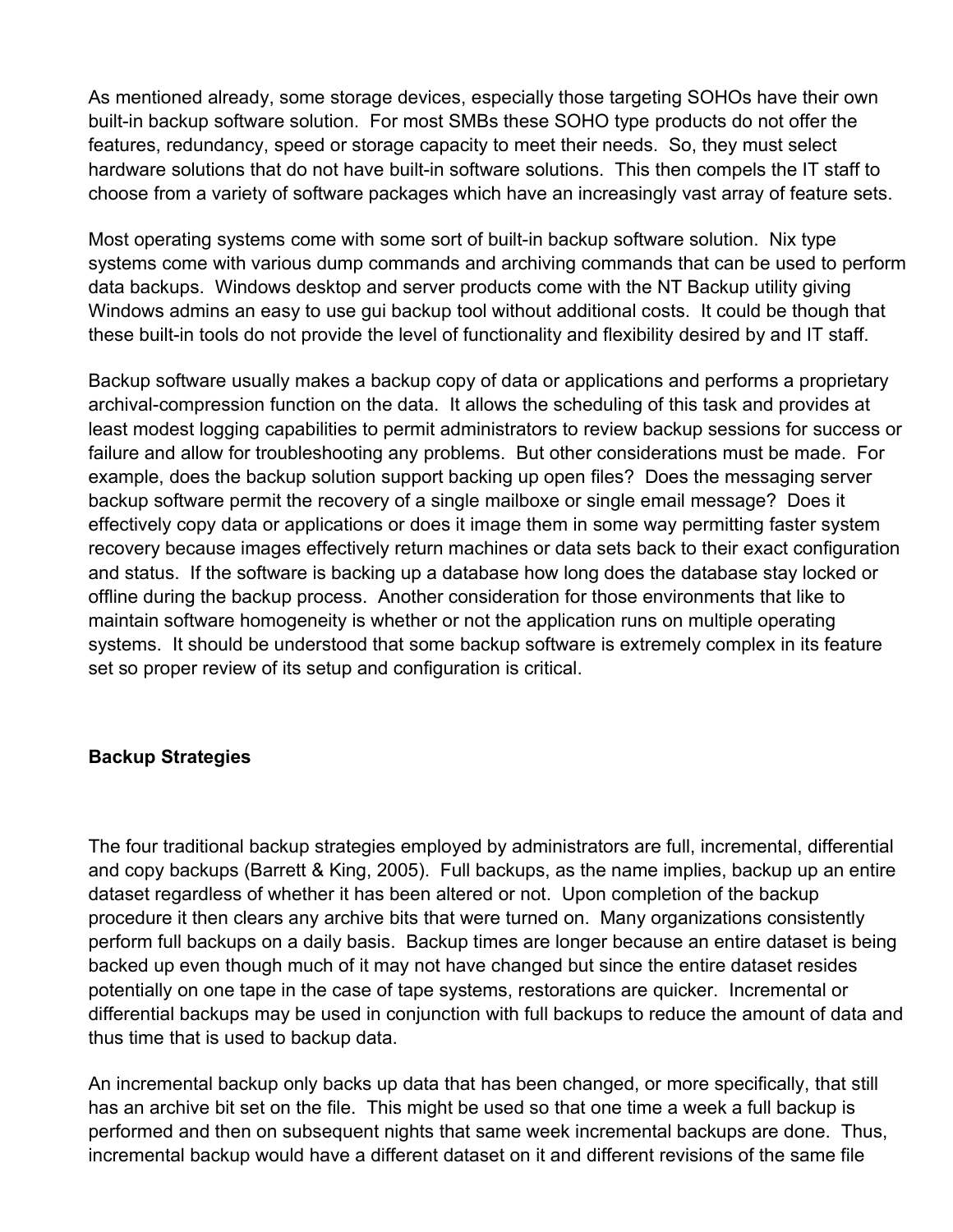potentially, necessitating the use of all tapes during a restoration process. Incremental backups then clear the archive bit on files.

Differential backups are used in conjunction with full backups much like incremental backups are. The difference being that differential backups do not clear the archive bit so the effect is that after say a full backup on Monday night, a differential backup continues to backup any file that has been changed since the last full backup whether it was backed up on that day or not.

Finally, copy backups are full backups without a reset of the archive bit. This might be used prior to an operating system patch installation. If the patch were to cause a system failure requiring a reload or just simply data loss, the dataset could be immediately restored to its pre-patch status without changing the archive bit and potentially impacting the nightly backup routine.

Although these types of backup strategies implemented in various forms have been the staple for many years, variations on these themes are in place now. For example, strategies may not call for a dataset backup but an entire system image. This creates a recovery scenario where administrators do not have rebuild the entire software set on a machine prior to restoring data. The image is a low level picture of the disk itself which permits the image to be applied to a repaired or new system. Images or snapshots may be of entire systems, a partition or a particular dataset. Imaging is becoming increasing popular and simple as companies like Symantec target end users with their Norton Ghost products. This may seem a constant full backup process but some imaging software can effectively perform incremental snapshots of datasets.

In some cases data backup strategies can include what is called 'continuous data protection (CDP)' (Jacobi, 2006). With this technology/strategy, data can in some cases be backed up as it is changed.

Another consideration for data backup is where the responsibility will be placed. Obviously network servers remain under control of the IT department. However, as we have discussed, increasingly, other devices such as laptops and PDAs store organizational information and applications. Who will take responsibility for backing up these devices? It is an added burden to an IT staff but offloading the responsibility to the end user may not be a viable business option if these devices contain sensitive or critical information. If for whatever the reason backup responsibility is passed on to end users then automating that process as much as possible as well as proper training are essential if success is to be expected.

In terms of offloading backup responsibility, it is also possible to offload the responsibility entirely. Many companies offer completely online backups that remove the workload and thus much of the responsibility of data backups as mentioned already. If this is implemented, it does not relieve the administrator of the need to periodically test the backups to make sure they are recoverable.

Regardless of the backup strategy that is utilized, the handling of the archives of that data, typically in a tape form, is extremely important. Off-site data storage is critical because unless an offsite NAS or SAN is being used as the repository for the backups, data is not protected from structural disasters such as fire, flood or tornado. It is best to have archived data copies in two locations that are unlikely to be affected by the same disaster scenario. A tornado or flood could easily impact two building side by side in a campus type environment.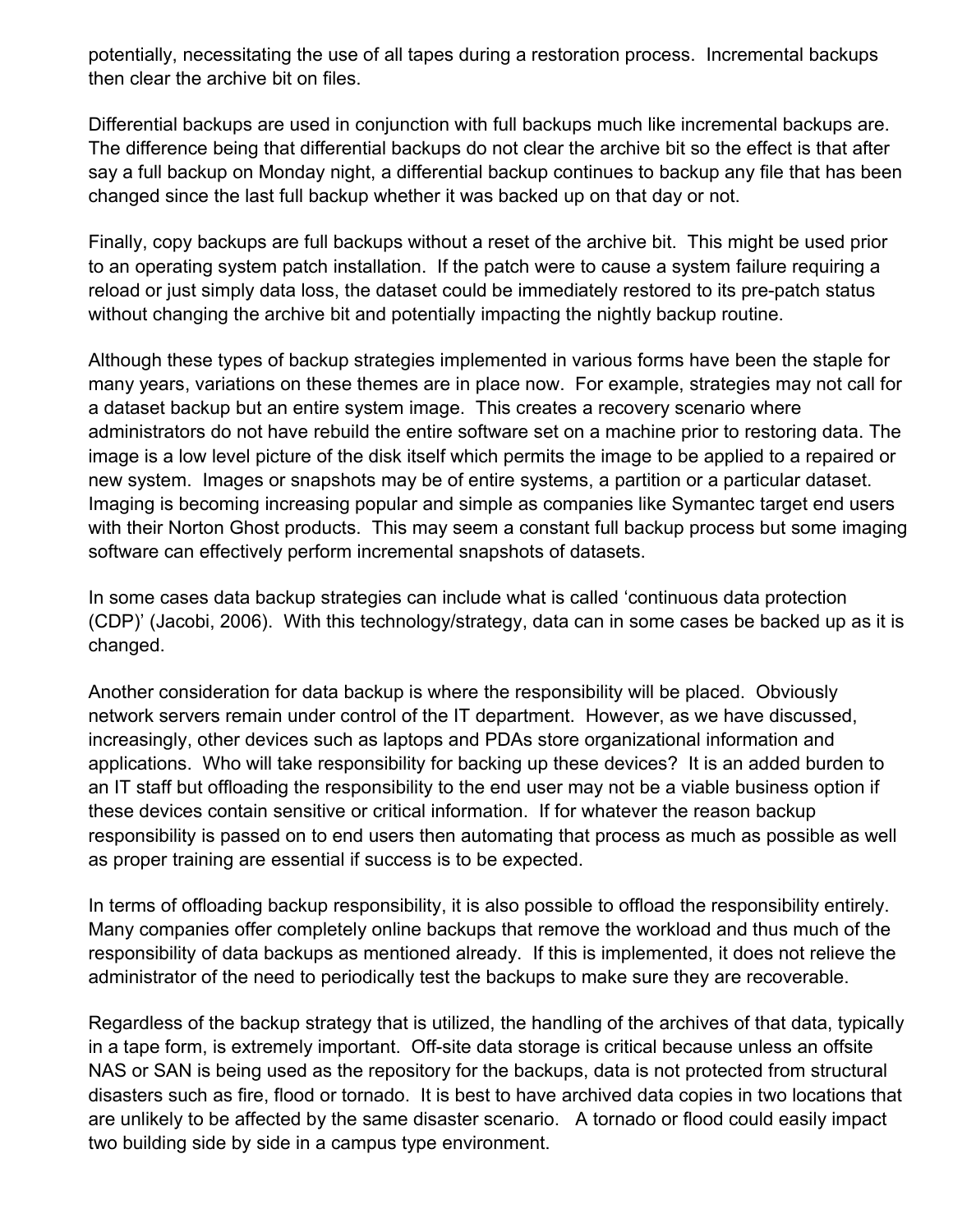Finally, do not be lulled into a false since of security with backups. A backup strategy should always include periodic restoration checks to make sure that data can actually be retrieved in the event of an emergency. A backup that cannot be recovered is the same as no backup at all.